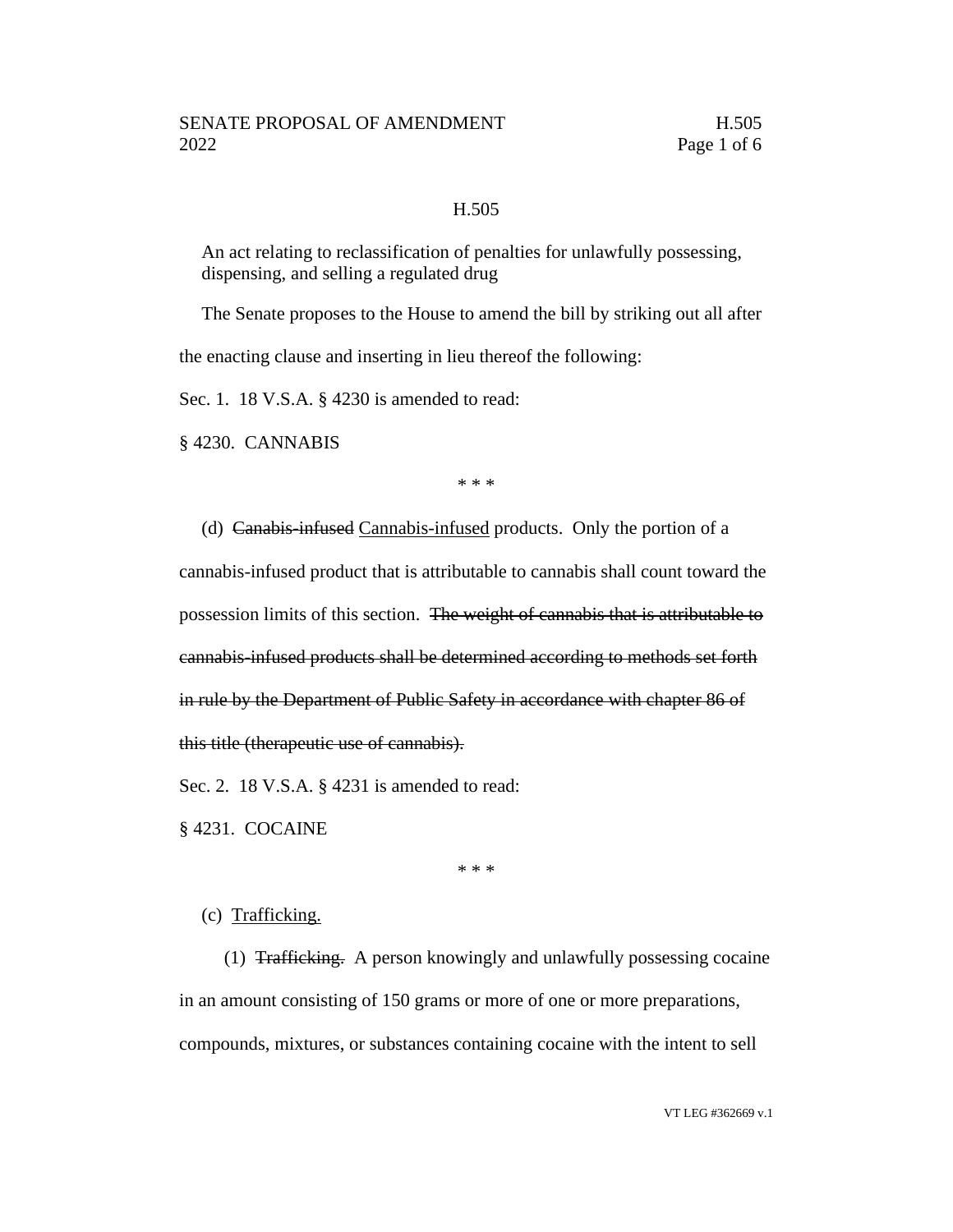or dispense the cocaine shall be imprisoned not more than 30 years or fined not more than \$1,000,000.00, or both. There shall be a permissive inference that a person who possesses cocaine in an amount consisting of 150 grams or more of one or more preparations, compounds, mixtures, or substances containing cocaine intends to sell or dispense the cocaine. The amount of possessed cocaine under this subdivision to sustain a charge of conspiracy under 13 V.S.A. § 1404 shall be not less than 400 grams in the aggregate.

(2) A person knowingly and unlawfully possessing crack cocaine in an amount consisting of 60 grams or more of one or more preparations, compounds, mixtures, or substances containing crack cocaine with the intent to sell or dispense the crack cocaine shall be imprisoned not more than 30 years or fined not more than \$1,000,000.00, or both. There shall be a permissive inference that a person who possesses crack cocaine in an amount consisting of 60 grams or more of one or more preparations, compounds, mixtures, or substances containing crack cocaine intends to sell or dispense the crack cocaine. [Repealed.]

Sec. 3. 13 V.S.A. § 5453 is added to read:

#### § 5453. DRUG USE STANDARDS ADVISORY BOARD

(a) There is hereby created the Drug Use Standards Advisory Board established within the Vermont Sentencing Commission composed of experts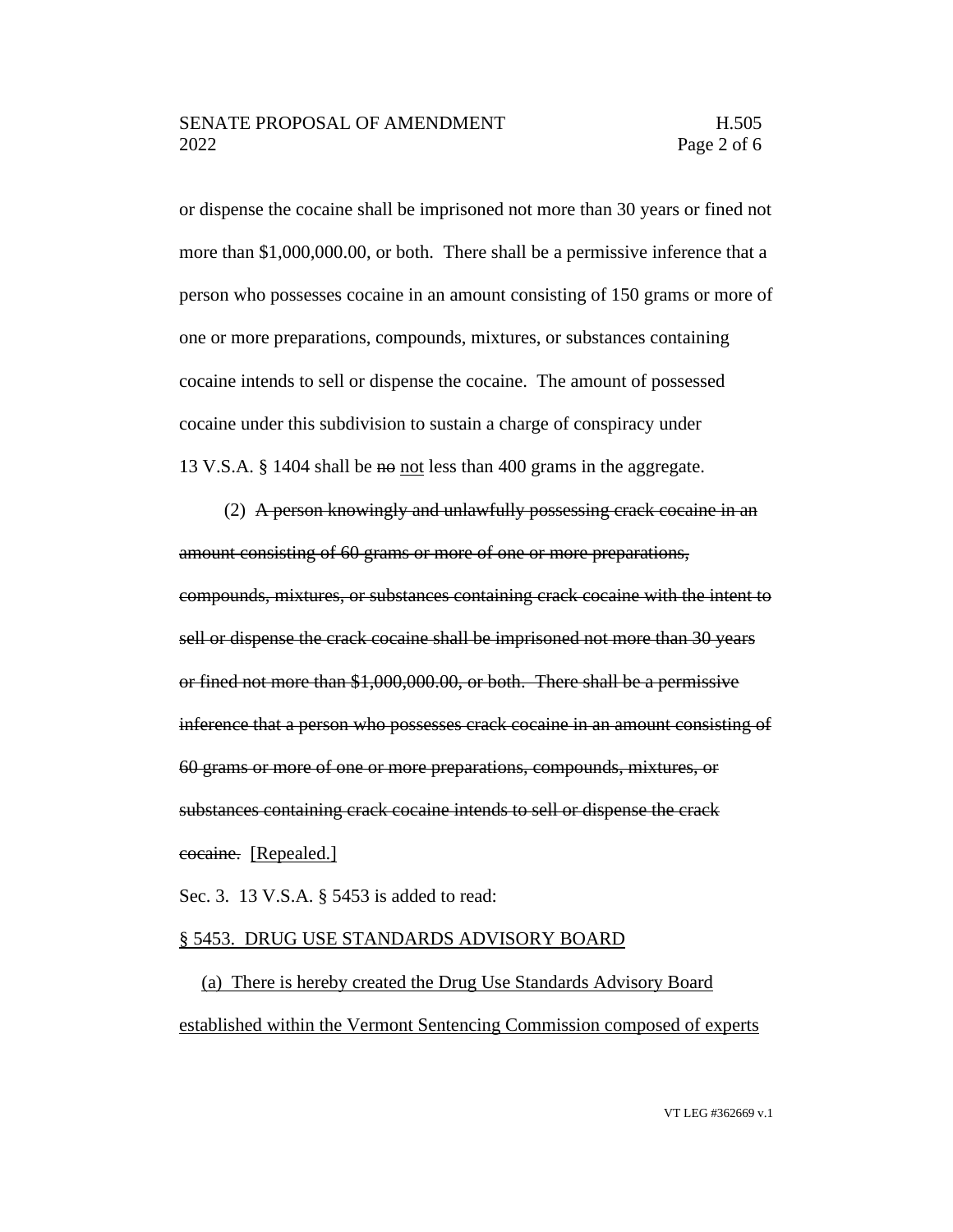in the fields of general and mental health care, substance use disorder treatment, and drug user communities.

(b) The primary objective of the Board shall be to determine, for each regulated and unregulated drug, the benchmark personal use dosage and the benchmark personal use supply. The benchmarks determined pursuant to this subsection shall be determined with a goal of preventing and reducing the criminalization of personal drug use. The Board may provide additional recommendations to the Commission and the General Assembly regarding how to transition from a criminal justice approach to a public health approach to addressing drug possession.

(c)(1) The Board shall be convened and chaired by the Deputy Commissioner of Alcohol and Drug Abuse Programs. After receiving nominations from harm reduction service providers, the Deputy Commissioner shall appoint three consumer representatives to the Board who have lived experience in drug use and consumption practices. The Deputy Commissioner, after consulting with the three consumer representatives, shall strive for geographic diversity in appointing the remaining Board members as follows:

(A) two representatives from harm reduction service providers;

(B) an expert on medication-assisted treatment programs;

(C) an expert on human behavior and addiction;

(D) an expert on substance use disorder treatment;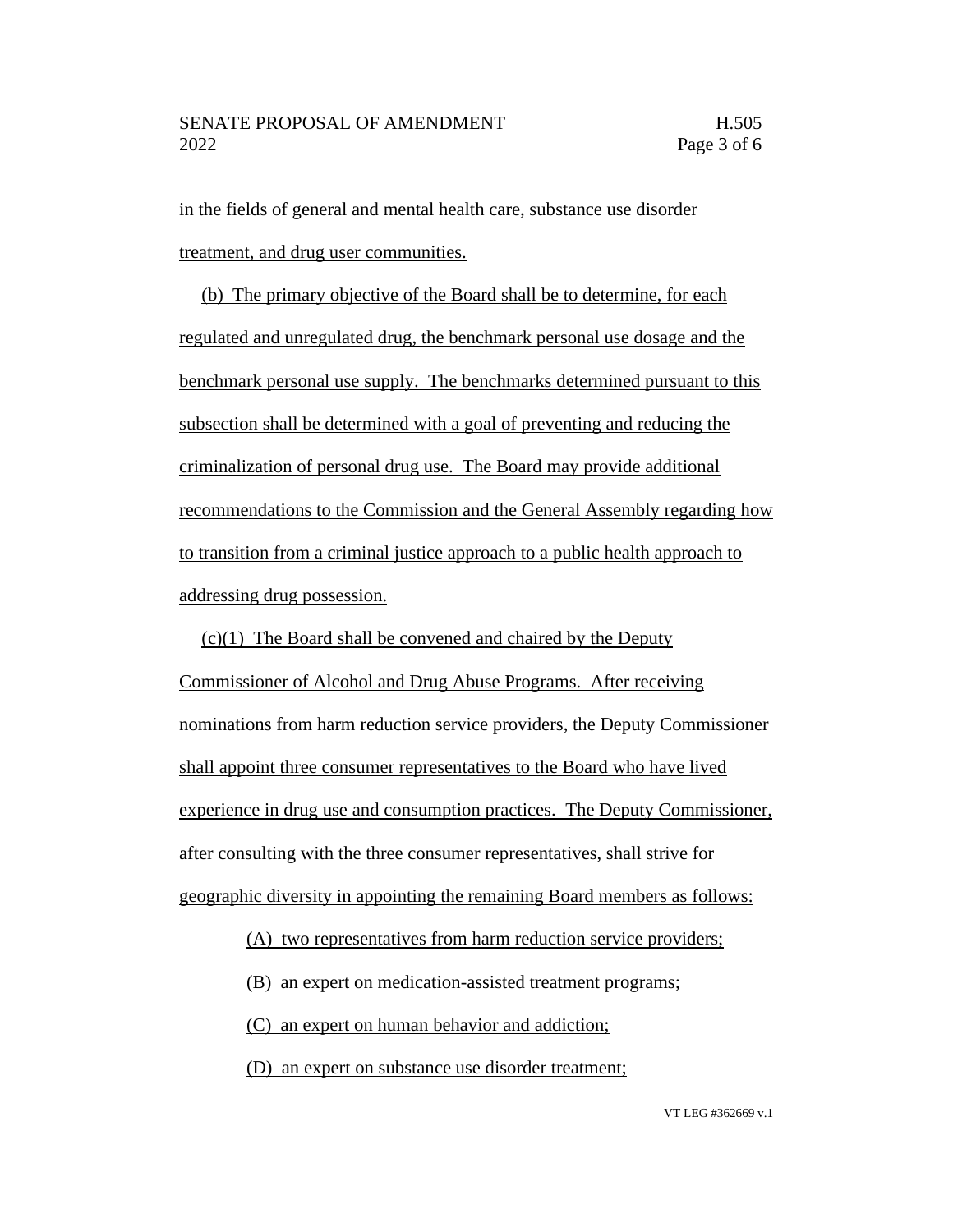(E) an expert on legal reform from the Vermont Law School Center for Justice Reform;

(F) an academic researcher specializing in drug use or drug policy;

and

(G) a representative of law enforcement.

(2) The Chief Prevention Officer shall be a nonvoting member of the

Board.

(d) The Board shall have the administrative assistance of the Division of Alcohol and Drug Abuse Programs.

(e) Members of the Board shall be entitled to per diems pursuant to

32 V.S.A. § 1010 for not more than three meetings to develop initial

recommendations required by subsection (f) of this section and once annually

thereafter.

(f) On or before September 1, 2022, the Board shall provide to the Commission and the General Assembly:

(1) the recommended quantities for both the benchmark personal use dosage and benchmark personal use supply for each category of regulated drug listed in 18 V.S.A. § 4201(29); and

(2) a recommendation as to whether 18 V.S.A. § 4233 (heroin) and 18 V.S.A. § 4233a (fentanyl) should be combined into one statute.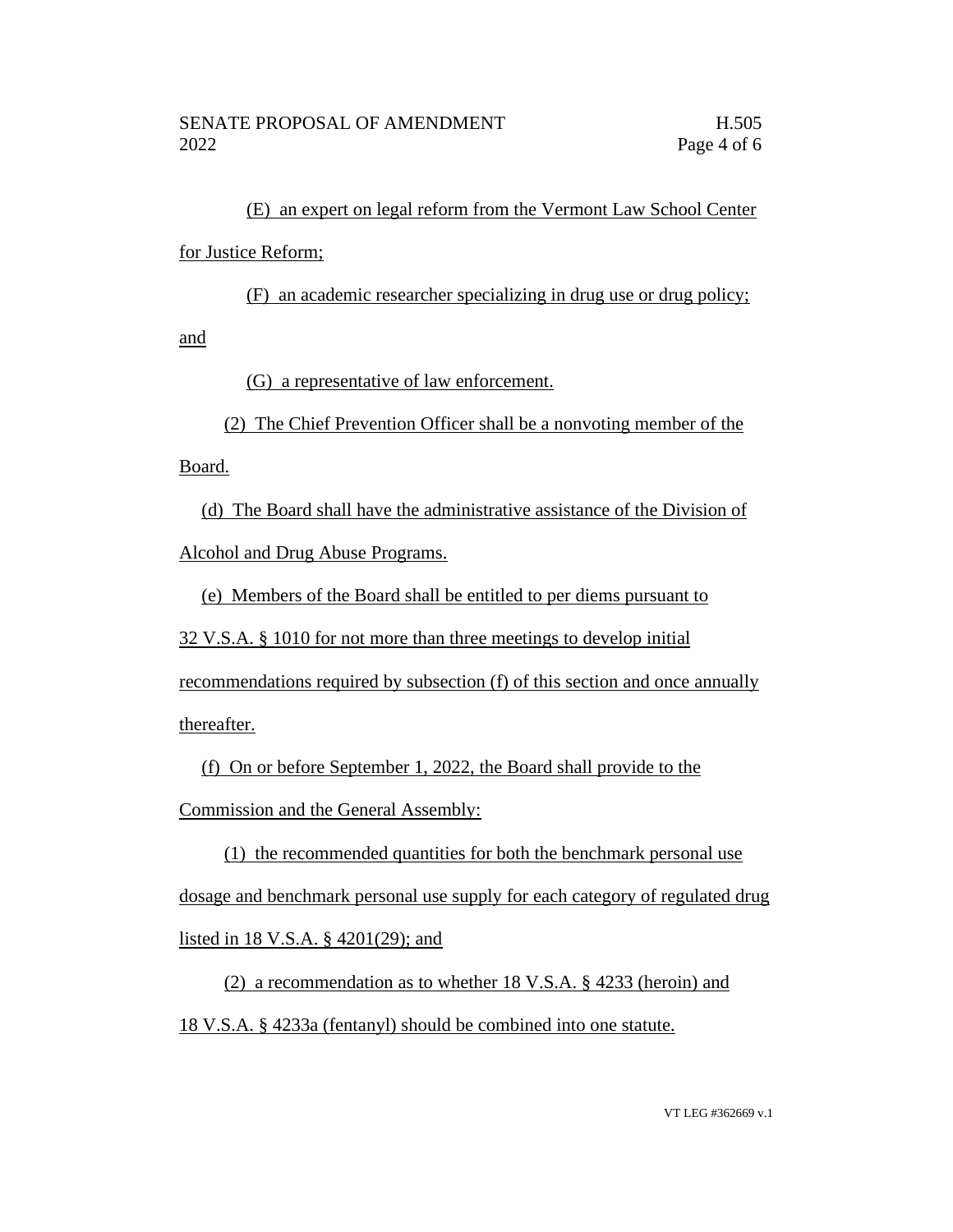(g) On or before December 1, 2022, based on the benchmark personal use dosage and benchmark personal use supply recommendations of the Board, the Commission shall make recommendations to the General Assembly regarding adjustments in the amounts for possession, dispensing, and sale of regulated drugs under this chapter and a proposal for combining the heroin and fentanyl statutes if recommended by the Board.

(h) Starting in 2023, the Board shall convene at least one time per year to review benchmarks established pursuant to this section and recommend any necessary amendments to the Commission and the General Assembly.

(i) As used in this section:

(1) "Benchmark personal use dosage" means the quantity of a drug commonly consumed over a 24-hour period for any therapeutic, medicinal, or recreational purpose.

(2) "Benchmark personal use supply" means the quantity of a drug commonly possessed for consumption by an individual for any therapeutic, medicinal, or recreational purpose.

Sec. 4. SUNSET OF DRUG USE STANDARDS ADVISORY BOARD 13 V.S.A. § 5453 (Drug Use Standards Advisory Board) is repealed on July 1, 2027.